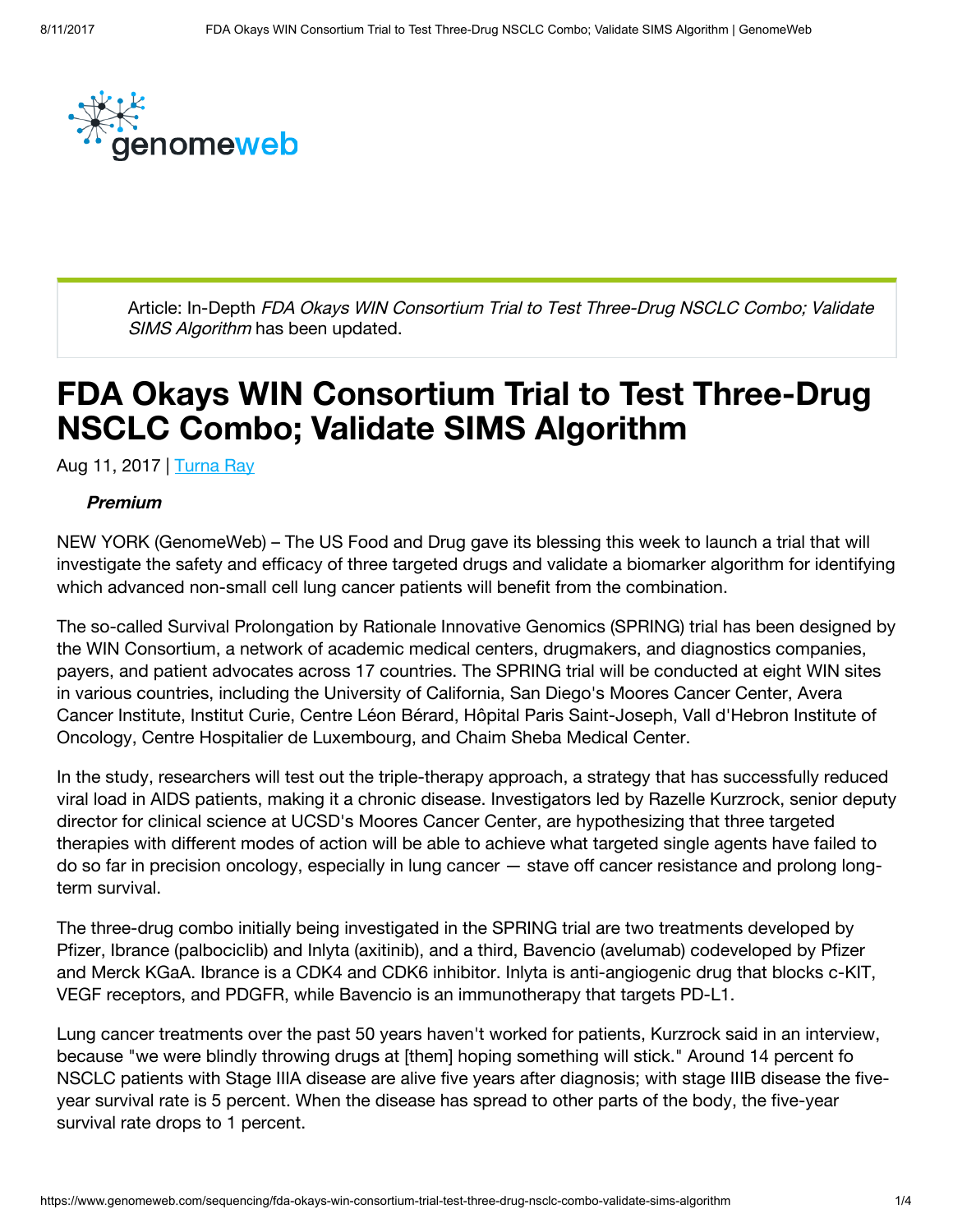8/11/2017 FDA Okays WIN Consortium Trial to Test Three-Drug NSCLC Combo; Validate SIMS Algorithm | GenomeWeb

The field is only starting to make headway in improving outcomes in lung cancer, Kurzrock said, by following the science, embracing the complexity of disease, and understanding the uniqueness of the patient. But precisely because cancer is complex, giving patients one matched therapy doesn't make much biological sense, Kurzrock reflected. "We need more than one drug in order to accomplish what we're trying to accomplish," which is to cure patients.

The triplet strategy in oncology is being explored by others. In a mouse model, researchers led by Antonio Ribas tested the combination of a BRAF inhibitor, MEK inhibitor, and an anti-PD1 drug in melanoma and observed a "superior antitumor effect" and manageable toxicity. They [wrote](http://stm.sciencemag.org/content/7/279/279ra41) in Science Translational Medicine in 2015 that their findings support testing this triple combination in patients with BRAFV600E mutant metastatic melanoma.

"What the science is telling us is that patients are complicated. We have to look at patients as individuals, we have to understand that tumors are complicated, and we have to develop combination [treatments] that make sense for those individuals," Kurzrock continued. "We [also] have to have tools with which we can measure what's going on in the tumor. Fortunately, we have those tools now in the form of genomic and transcriptomic assays."

In Phase I of the SPRING trial, researchers will explore the safety of this combination in a small number of patients and establish dosing. The efficacy of the three-drug combination will then be tested in a Phase II trial as a first-line option in advanced NSCLC.

Since around 20 percent of patients with tumor alterations in EGFR, ALK, ROS1, and MET already have targeted treatment options, they can't enroll in the study. SPRING is aiming to be an option for the majority of advanced NSCLC patients who currently lack precision treatment options. Researchers will collect blood and tumor samples from patients, and retrospectively test the ability of the so-called simplified interventional mapping system (SIMS) to identify which patients respond best to the triplet therapy.

Brandon Young at Avera WIN Precision Oncology Laboratory in California will analyze patients' biopsies using an Illumina NGS platform and HTG Molecular's EdgeSeq mRNA and miRNA expression panels. Then, Eitan Rubin at Ben-Gurion University of the Negev in Israel will integrate the data within the SIMS algorithm to identify best responders.

In a 2015 Oncotarget [paper](https://www.genomeweb.com/molecular-diagnostics/win-consortium-describes-development-sims-algorithm-personalize-nsclc-triplet), Kurzrock and colleagues described how they developed SIMS by analyzing lung tumor and normal tissue using targeted genomic sequencing and also looking at copy number variation, transcriptomics, and miRNA expression. Using these techniques, they identified 24 "interventional nodes" that were driving cancer but could also be targeted by drugs, and developed a scoring system to rank how disturbed these nodes were. Based on which nodes were co-activated, Kurzrock's group defined triplet therapies for overcoming resistance.

The three-treatment regimen "is based on what we know about the biology of lung cancer, that there is a subset of patients that match, at least from the pre-clinical work, really well with these drugs," Kurzrock said. "We're going to be able to use our assays to see if the subsets that we predicted would really do respond."

Based on input from the FDA, Kurzrock and colleagues will test out SIMS retrospectively first and then prospectively in later-stage studies. Researchers expect that SIMS will identify a larger subset of enrolled patients as having biomarkers that allow them to benefit from at least one drug in the triplet regimen, and a smaller subset to have biomarkers that enable benefit from all three.

While SPRING is getting off the ground studying this first triplet, Kurzrock added that WIN is negotiating adding second triplet combo soon. WIN's goal is to ultimately study six triplet combinations that would offer options for more subsets of NSCLC patients and elucidate the ability of SIMS to match patients to the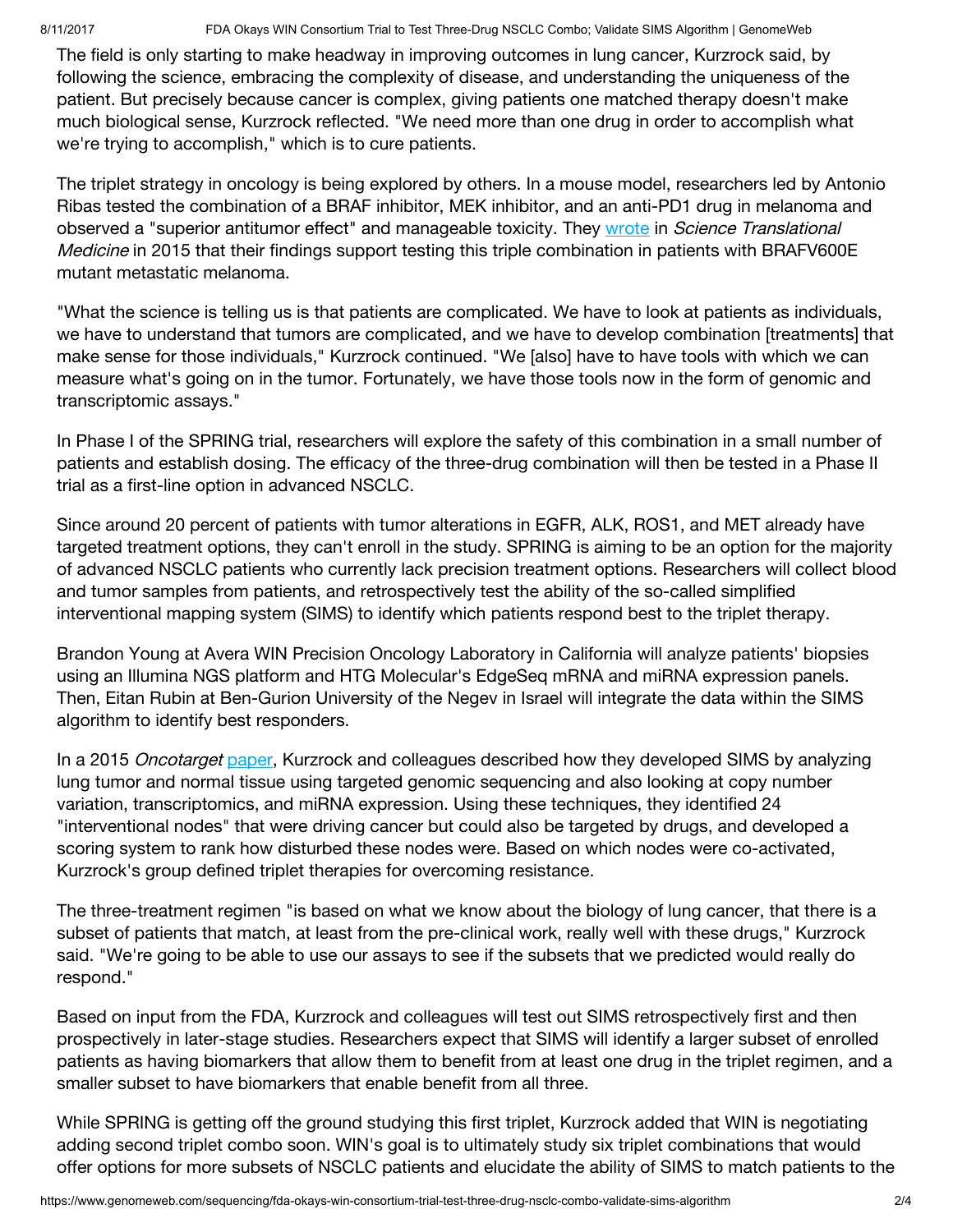right combinations. "SIMS will start to make sense when you have six combinations," said Vladimir Lazar, chief scientific and operating officer at WIN.

With all six triplets in play, Lazar envisions using SIMS to generate a profile of all the therapeutic possibilities for a patient. "We estimate that each patient will have more than one therapeutic option," he said, which would allow NSCLC patients to switch to different combinations as resistance emerges and extend survival for many more years than currently possible.

In choosing Ibrance, Inlyta, Bavencio as the first test of WIN's three-drug strategy, it helped that Inlyta and Bavencio have already been [studied](http://ascopubs.org/doi/abs/10.1200/JCO.2017.35.15_suppl.4504) in combination and there were not red flags in terms of additive effects of the combination. The safety profile of each drug also suggests that they don't appear to overlap in terms of toxicity, noted Lazar.

But the difficulty with studying what Kurzrock calls "rational combinations," guided by tumor biology, toxicity profiles, and other patient characteristics, is that multiple drug developers will have to collaborate. "Honestly, that's a big challenge," she acknowledged. "That's one of the reasons all three of these drugs involve the same company."

Although Pfizer is involved in the development of all three drugs being studied in SPRING, at least one drug in this regimen was codeveloped with Merck. Lazar commended Pfizer and Merck for having the vision to evaluate their drugs as part of a triplet combination, but he acknowledged that most drug developers may not yet be ready to work with competitors to study rational combinations in the kind of new paradigm WIN wants to advance.

Running precision oncology trials combining one targeted therapy and a test that analyzes one or two genes is already challenging in terms of aligning the interests of drug and diagnostic makers. But enough companies have attempted such Rx/Dx alliances that a playbook of best practices has started to emerge. For WIN, there was no historical example to guide its efforts to study three drugs and integrate an algorithm that relies on a range of biomarkers.

"This is a very big achievement that an entity like WIN could pass all the barriers and put all the forces together to place the patient at the center," said Lazar.

However, this first triplet combination will be the proving ground for getting other drugmakers to join in. "There's nothing like success that can motivate people," Kurzrock reflected. "Drug companies are driven by a profit motive, but there are a lot of people who work at drug companies who'd really like to see they're making a big impact on the lives of cancer patients."

There is certainly potential for substantial profits from the successful commercialization of a triplet regimen involving drugs each priced at around \$10,000 or more a month (the wholesale price of Bavencio is \$13,000/month without payer discounts.) Although the costs will undoubtedly increase when more drugs are added to a regimen and when extensive molecular analysis is required, that's not the right parameter to look at from a health economics standpoint, Kurzrock said. "The cheapest thing is for the patient to die," she noted.

WIN conducted an informal analysis that showed that the cost per life year of a patient went down, when he or she received the right therapy, one that extends survival and provides for good quality of life. "There is nothing more expensive than what we do a lot of in the clinic now, [which] is give very expensive drugs to the wrong patients, and it doesn't help them, and a lot of times it makes them worse."